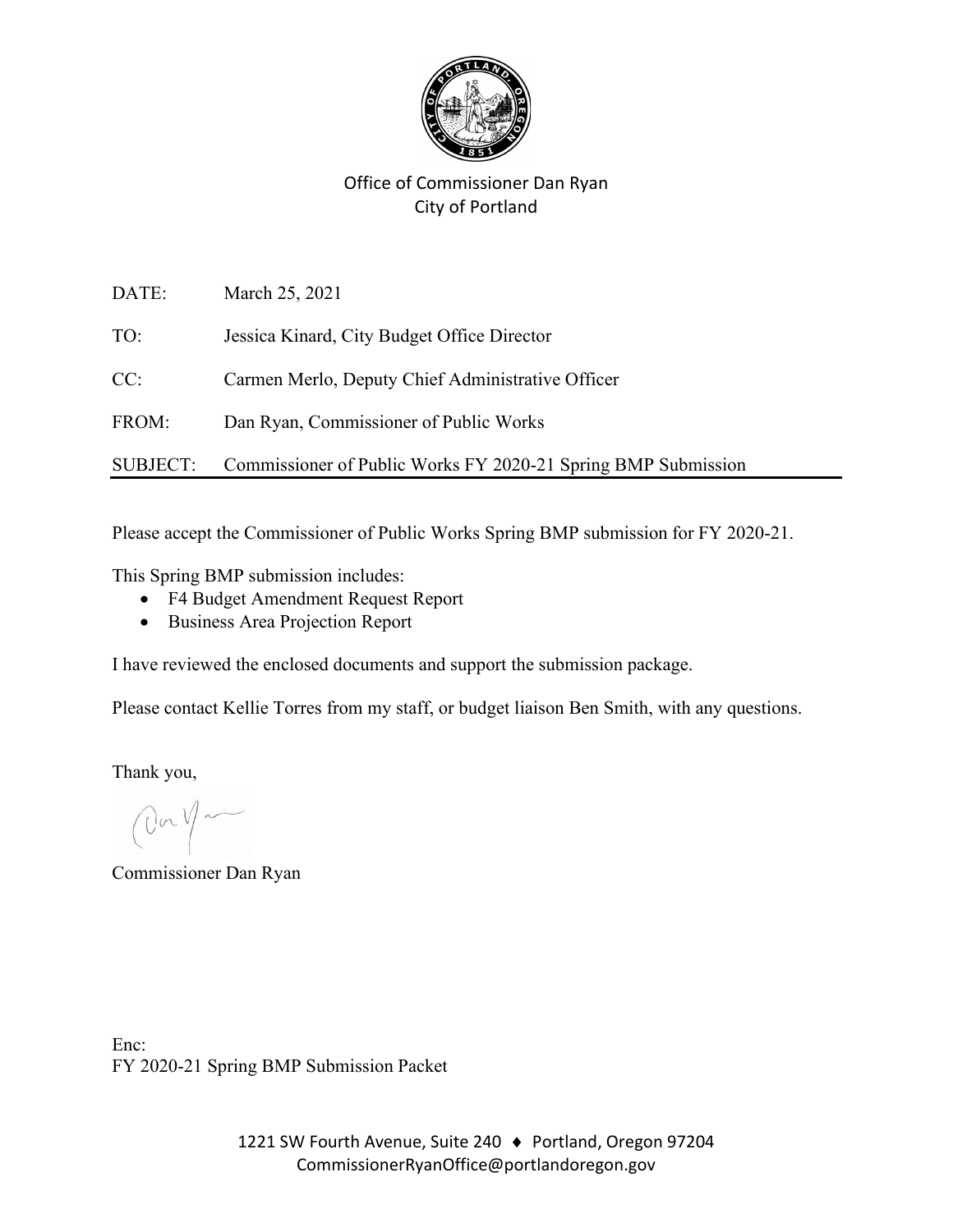# Page 1 of 1 Run Time: 10:52:53 PM

## **PW - Commissioner of Public Works DP Type Technical Adjustments**

**Request Name:** 11737 -CPW - Technical Adjustments

### **Package Description**

Technical adjustment to align projected spending with major object code budget authority.

#### **Service Impacts**

NA

#### **Equity Impacts**

NA

| <b>Account Name</b> |                                 | 2020-21 SPRING Requested<br>Adj |  |
|---------------------|---------------------------------|---------------------------------|--|
| Expense             | Internal Materials and Services | 30,000                          |  |
|                     | Personnel                       | $-30,000$                       |  |
| <b>Expense</b>      | Sum:                            | $\mathbf{0}$                    |  |
|                     |                                 |                                 |  |